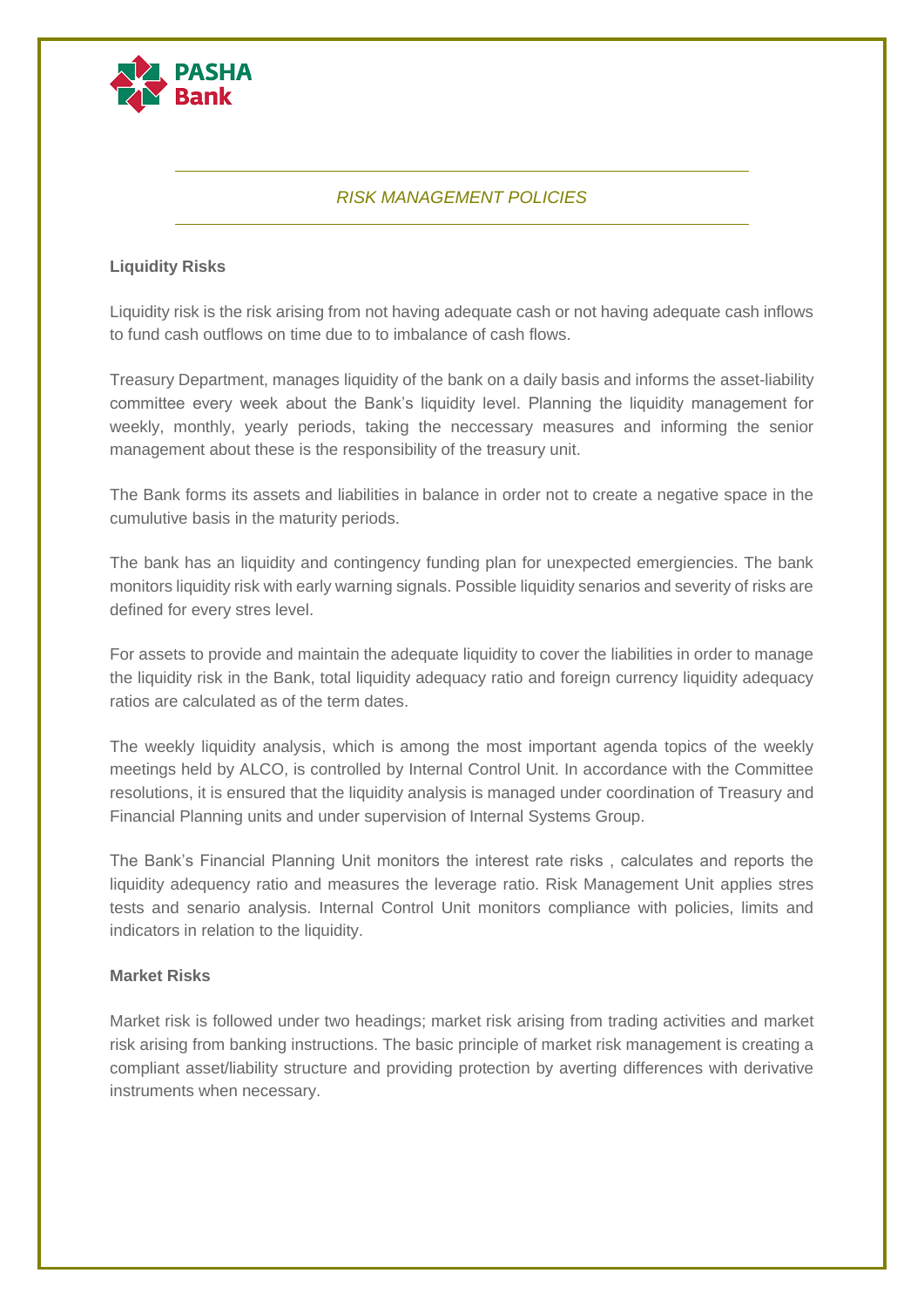

By the Board of Directors, market risk limits introduced by the minimization of the risks involved were targetted. Defined risk limits are reviewed by the Board of Directors in 3 month period and updated if necessary. Standard method is used in the measurement of market risk in the extent of capital adequency ratio. Value at risk of the securities portfolio is monitored and is reported to senior management on a monthly basis.

The market risk arising from trading portfolio is monitored, measured and reported using Standard Approach according to the legal legislation. The monthly market risk report and the weekly currency risk reports prepared using Standard Approach are reported to BRSA.

Interest rate risk is the risk that expresses the effects of fluctuations in the market interest rates on the value increase/decrease of the Bank's interest rate sensitive assets and liabilities.

The interest rate sensitivity of Assets, Liabilities and Off-balance sheet items is carefully followed up by the treasury department of the Bank. Assets and liabilities which are sensitive to interest are managed in such a way that minimizes the interest risk.

The interest rate risk of the banking items is measured legally in accordance with the "Regulation on Measurement and Assessment of Standard Shock Method on the interest rate risk arising from banking accounts", and this legal limit is monitored and reported monthly, based on this measurement.

## **Credit Risks**

Credit risk is the risk that a customer or a counterparty fails to comply with the agreement's requirements and cannot perform its payment obligations.

The Bank, for the loans to be granted to a single borrower or Bank to be applied in risk limits are based on the regulations of the Banking Law. In order to avoid sectorial concentration, limits have been defined and adherence to limits is monitored on a transaction basis.

Daily loan and securities transactions, adherence to limits and concentration is monitored and reported by the risk management unit. In addition, the value at risk of securities are monitored by Risk management Unit. The compliance of credit risks with the credit limits are monitored by Marketing, Operations and Internal Control units by transaction basis.

Loans and other receivables are subjected to re-evaluation at least once a year by the credit allocation unit, internal borrower and transaction rating models are used for this purpose.

Detective controls are executed by Internal Systems units for lending activities.

#### **Operational Risks**

Operational risk is defined as the risk of direct or indirect loss resulting from inadequate or failed internal process, people and systems or from external events.